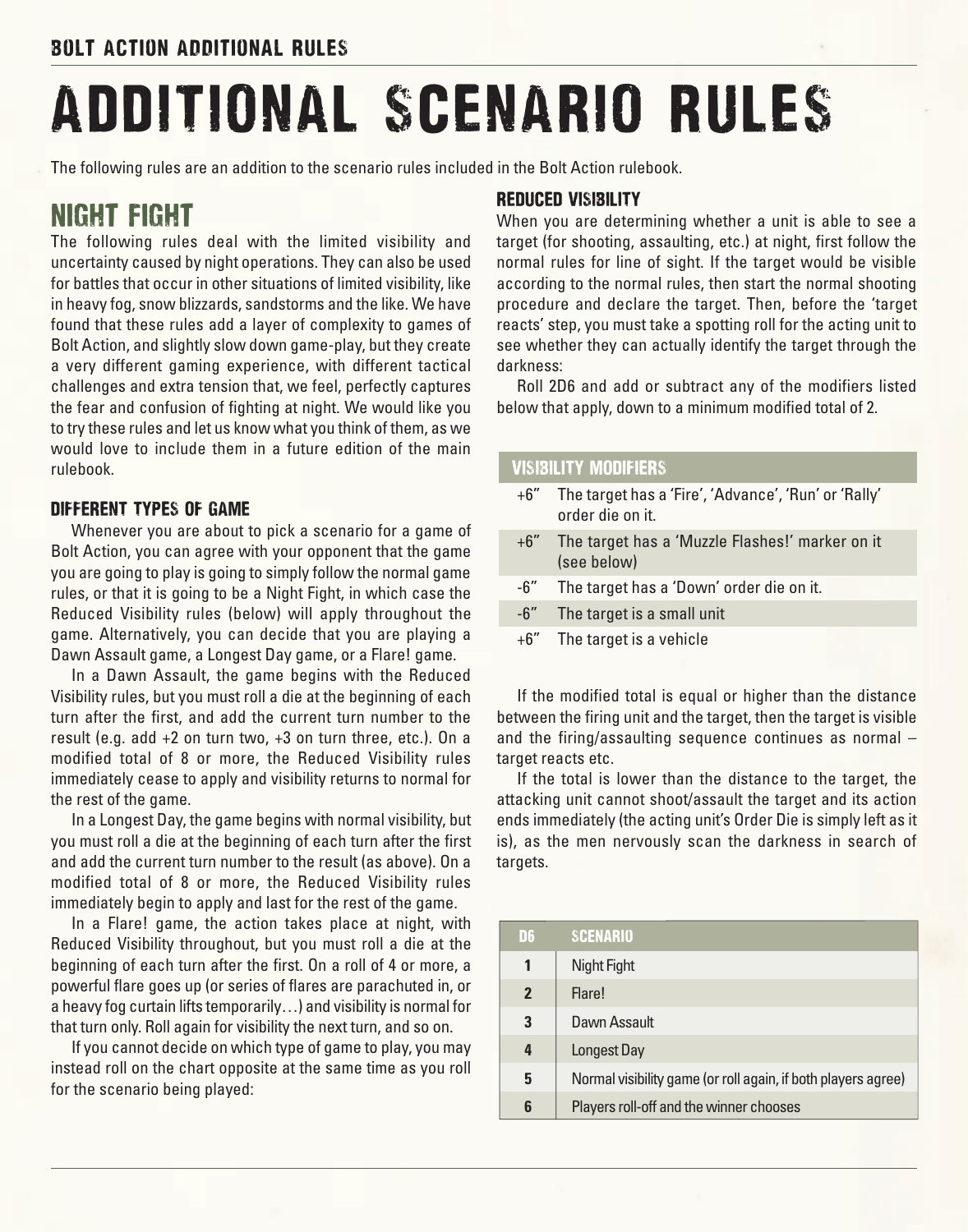#### Muzzle Flashes!

The worst thing a unit can do at night is to open fire, as the loud noises and particularly the flashes of their weapons will reveal their position to the enemy. And tracer rounds are infamous for 'working both ways'. To represent this, when a unit fires any weaponry against an enemy, it must be marked with a 'Muzzle Flashes' marker (a coin or other token). This token makes the unit more visible, as shown in the chart above, and will remain with the unit until it receives another order.

Note that it is possible for a unit to receive a Fire! order die, but then to be unable to actually open fire (because of a failed spotting roll, for example). These units do not receive a Muzzle Flashes! marker – you only get one when you actually fire a weapon at the enemy.

#### Reacting to an assault

If a unit successfully declares an assault at night and the targets reacts by firing at the assaulting models, the target unit must first make a spotting roll to see if they can see the assaulting models (before they are moved). If the target unit fails this spotting roll, it may not react, just as if the assaulting unit was within 6" when they declared the assault – a bloodcurling Surprise Charge out of the darkness!

#### Indirect Fire

If a weapon with Indirect Fire has 'zeroed in' onto a target, there is no need of making another spotting roll to fire at that target, simply roll to hit on a 2+, as normal.

#### Forward Air and Artillery Observers

When an Artillery observer calls in a Barrage, it does not get a Muzzle Flashes! marker, as he's not firing any gun (unless of course someone else in his team does fire a weapon as part of the same order). When calling in a barrage, the observer does not need to make a spotting roll, but can instead place the marker anywhere on the table, as he would be relying on maps and noise/gun flashes rather than direct observation of targets. However, to simulate the increased chances of something going wrong, you suffer from a –1 on the Artillery or Smoke Barrage charts (down to a minimum of 1).

Air Strikes cannot be called at all at night, making Forward Air Observers quite useless.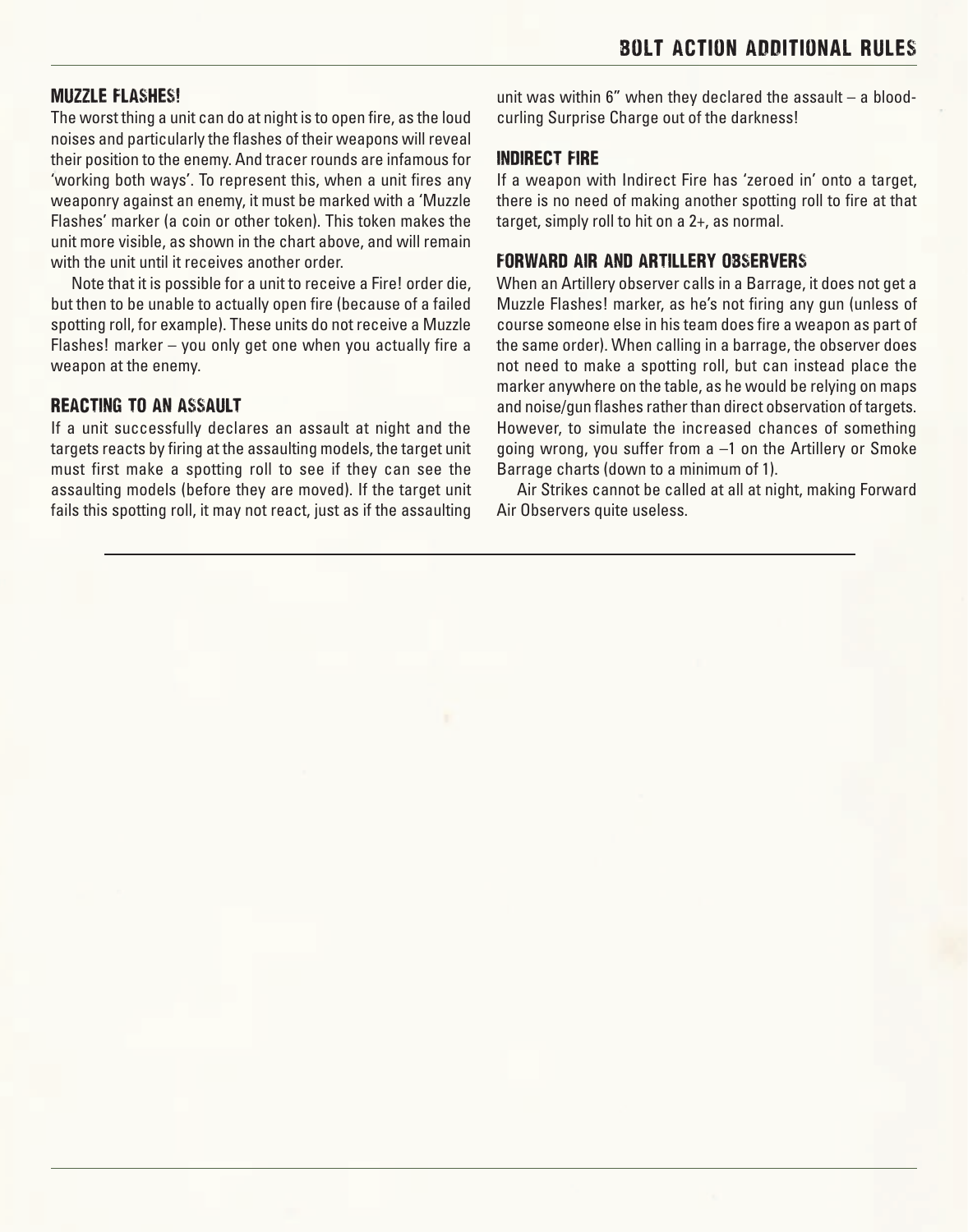# Units with night vision equipment

Not many people know that towards the end of World War II the German army had already developed and produced some nightfighting devices. Though it was too late to change the course of the war, these experimental weapons were the first examples of gear, like night-vision goggles and targeting systems, which many modern soldiers use in the field today. The following units are additional units for the Armies of Germany supplement book for Bolt Action.

## **TANKS**

## PANZER V 'PANTHER' AUSF G WITH IR EQUIPMENT

In late 1944, the German army had developed night-vision equipment for his Panther tanks in the form of the Sperber (Sparrow Hawk) system, which consisted of a 30cm FG 1250 infrared searchlight (with a useful range of 600m), coupled with an image converter operated by the commander. This allowed the tank to illuminate its targets with a searchlight that its crew could see, but the enemy could not – an incredible advantage in night fight conditions. Thankfully for the Allies, not enough of these devices were produced in time to make a difference, and only a relatively small number of these nightvision equipped Panthers saw action on the Eastern front and in the Battle of the Bulge. Principal service: 1945. Numbers manufactured: around 50?

**Cost:** 304 pts (Inexperienced), 380 pts (Regular), 456 pts (Veteran) **Weapons:** one turret-mounted super-heavy anti-tank gun with coaxial

MMG and one forward facing hull-mounted MMG. One turretmounted 200mm IR searchlight.

**Damage Value:** 9+ (medium tank)

#### **Special Rules:**

- • Advanced armour: The Panther's heavy frontal armour was comparable to that of some much heavier tanks, so against all shots hitting the front of the vehicle it counts its damage value as  $10+$ .
- 200mm Infrared Searchlight: the infrared searchlight confers a +24" modifier to the Panther's spotting rolls.

#### **Selectors:**

The Panther with IR equipment is a Tank for the purposes of the generic Reinforced Platoon selector from the Bolt Action rulebook. It is also a Tank for the following theatre selectors of the Armies of Germany book: **Operation Watch on the Rhine; Holding the West Wall; Operation Spring Awakening; Last Levy.**

# ARMOURED CARS

## SD.KFZ 251/20 "uhu" infrared half-track

This modified Hanomag armoured half-track was equipped with night vision and a 600mm searchlight that could illuminate targets much further away than the Panther's smaller searchlights. Attached to units of night-fighting Panthers and protected by infantry squads equipped with night-fighting assault rifles, the Uhu was designed to work in conjunction with the Panthers in order to try to make better use of the long range of their main guns. Principal service: 1945. Numbers manufactured: unknown.

**Cost:** 32 pts (Inexperienced), 40 pts (Regular), 48 pts (Veteran). **Weapons:** 600mm IR searchlight with a 360 degrees arc of fire. **Damage Value:** 7+ (armoured carrier)

#### **Special Rules:**

- • Open topped
- 600mm Infrared Searchlight: the infrared searchlight of the Uhu is a weapon with a range of 72" that only works when the Reduced Visibility applies because of night conditions (so not for fog and other weather conditions). When firing this weapon, pick a target as normal for the Limited Visibility rules, but with a +60" modifier to the roll. If you manage to spot a target, then the weapon hits automatically and illuminates the target. No roll to hit is necessary and the target is not allowed any reaction, as they are unaware of the infrared light 'illuminating' them. Any unit with IR equipment also get a +60" modifier (instead of its normal bonus) to their spotting rolls towards the target that has been 'illuminated', until either the target moves or the Uhu moves or tries to spot another target.

#### **Selectors:**

The Uhu counts as an Armoured Car for the purposes of the generic Reinforced Platoon selector from the Bolt Action rulebook. It is also an Armoured Car for the following theatre selectors of the Armies of Germany book: **Operation Watch on the Rhine; Holding the West Wall; Operation Spring Awakening; Last Levy.**